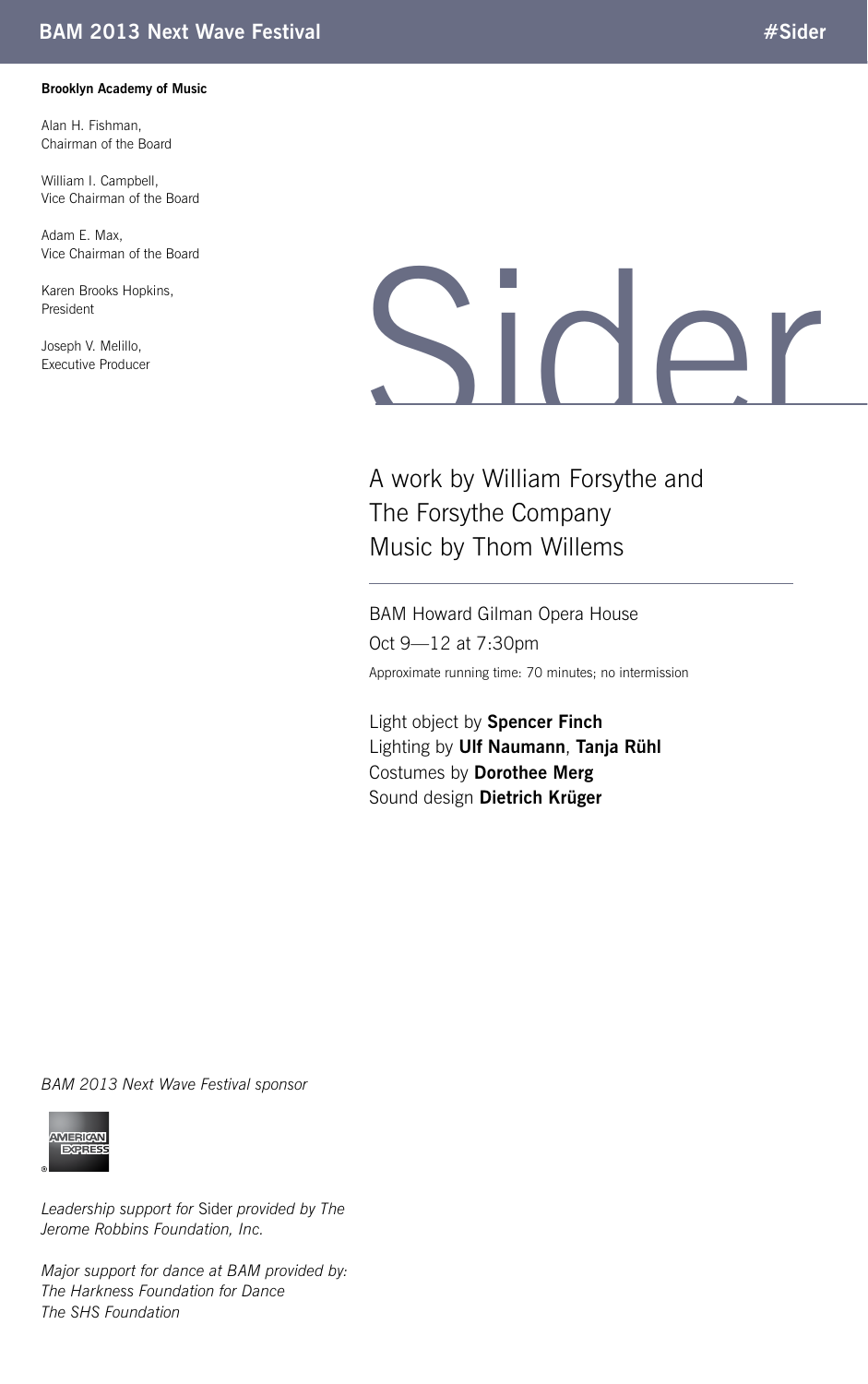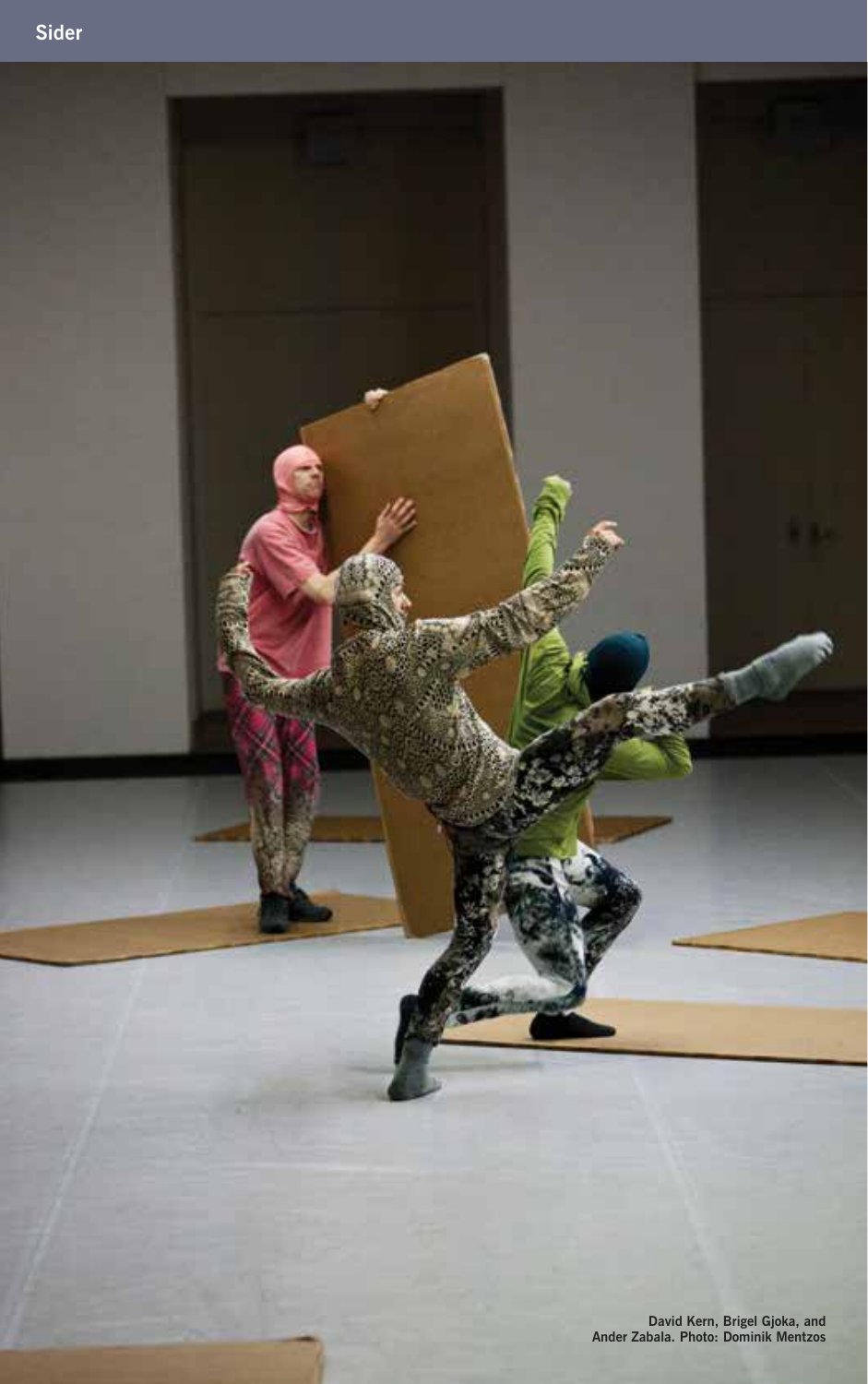#### **PERFORMERS**

**Yoko Ando Cyril Baldy Esther Balfe\* Dana Caspersen Katja Cheraneva Frances Chiaverini Brigel Gjoka Amancio Gonzalez Josh Johnson** 

**David Kern Fabrice Mazliah Tilman O'Donnell\* Natalia Rodina Jone San Martin Yasutake Shimaji Ildikó Tóth Riley Watts Ander Zabala**

\* Guest

The rhythmic inflections of Elizabethan theater, like those of classical dance, have been sustained by a tradition of transmission from performer to performer for over 400 years. In *Sider*, these intricate patterns of speech are communicated to the performers via the soundtrack of a filmed version of a late-16th-century tragedy. The adherence of the performers' actions to this vocal score instigates disquieting configurations of incongruous musicality that underscore the drama's themes of analogy and obscuration.

### **ADDITIONAL Production CREDITS**

Media assistance **David Morrow**  Dramaturgical and production assistance **Billy Bultheel**, **Dr. Freya Vass-Rhee**, **Elizabeth Waterhouse**

The Forsythe Company is supported by the city of Dresden and the state of Saxony as well as the city of Frankfurt am Main and the state of Hesse. The Forsythe Company is Company-in-Residence of both HELLERAU – European Center for the Arts in Dresden and the Bockenheimer Depot in Frankfurt am Main. With special thanks to the ALTANA Kulturstiftung for supporting The Forsythe Company.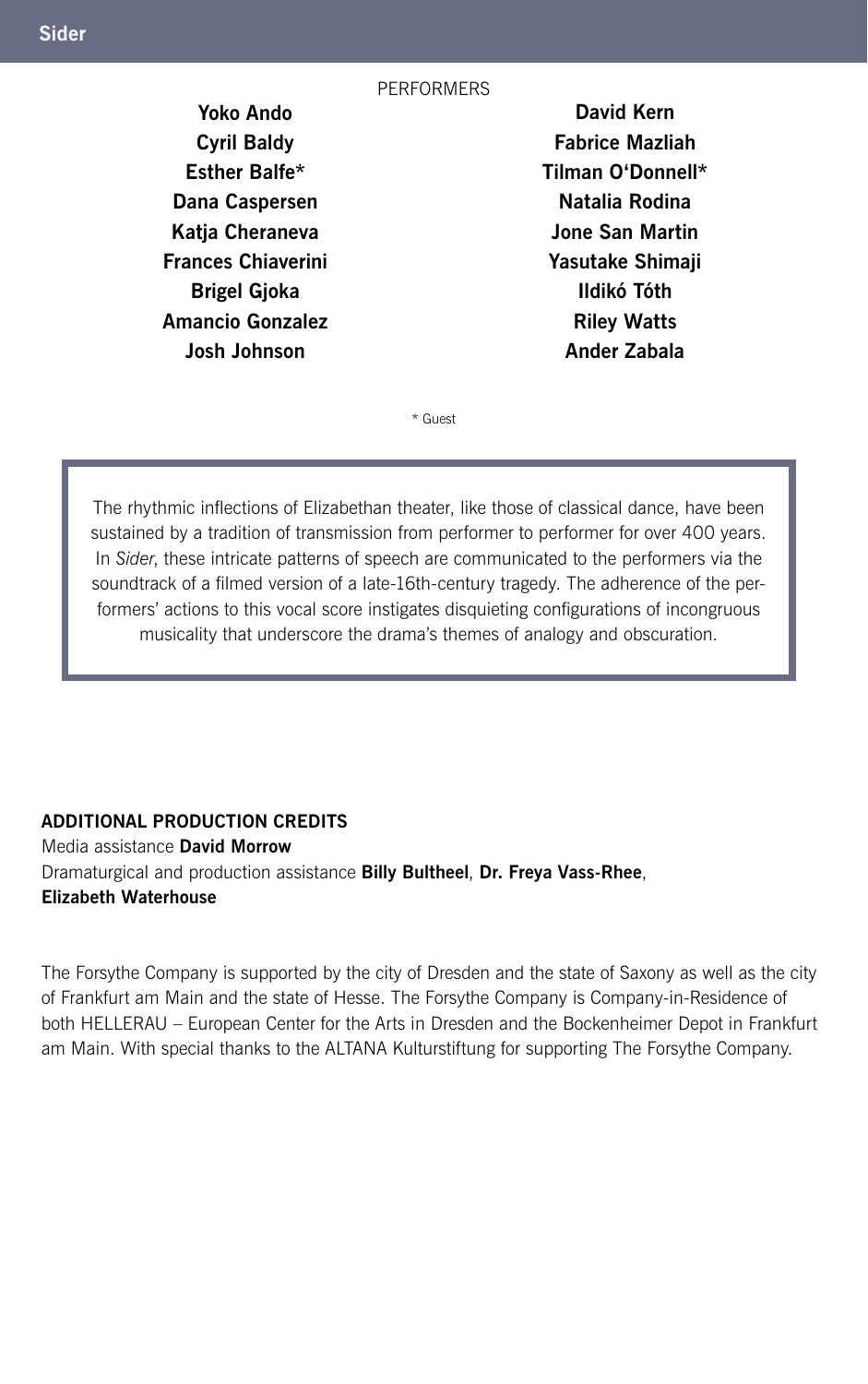# **THE FORSYTHE COMPANY**



**William Forsythe Thom Willems Yoko Ando Cyril Baldy**











**Esther Balfe Dana Caspersen Katja Cheraneva Frances Chiaverini**









 **Brigel Gjoka Amancio Gonzalez Josh Johnson David Kern**









**Yasutake Shimaji Ildikó Tóth Riley Watts Ander Zabala**











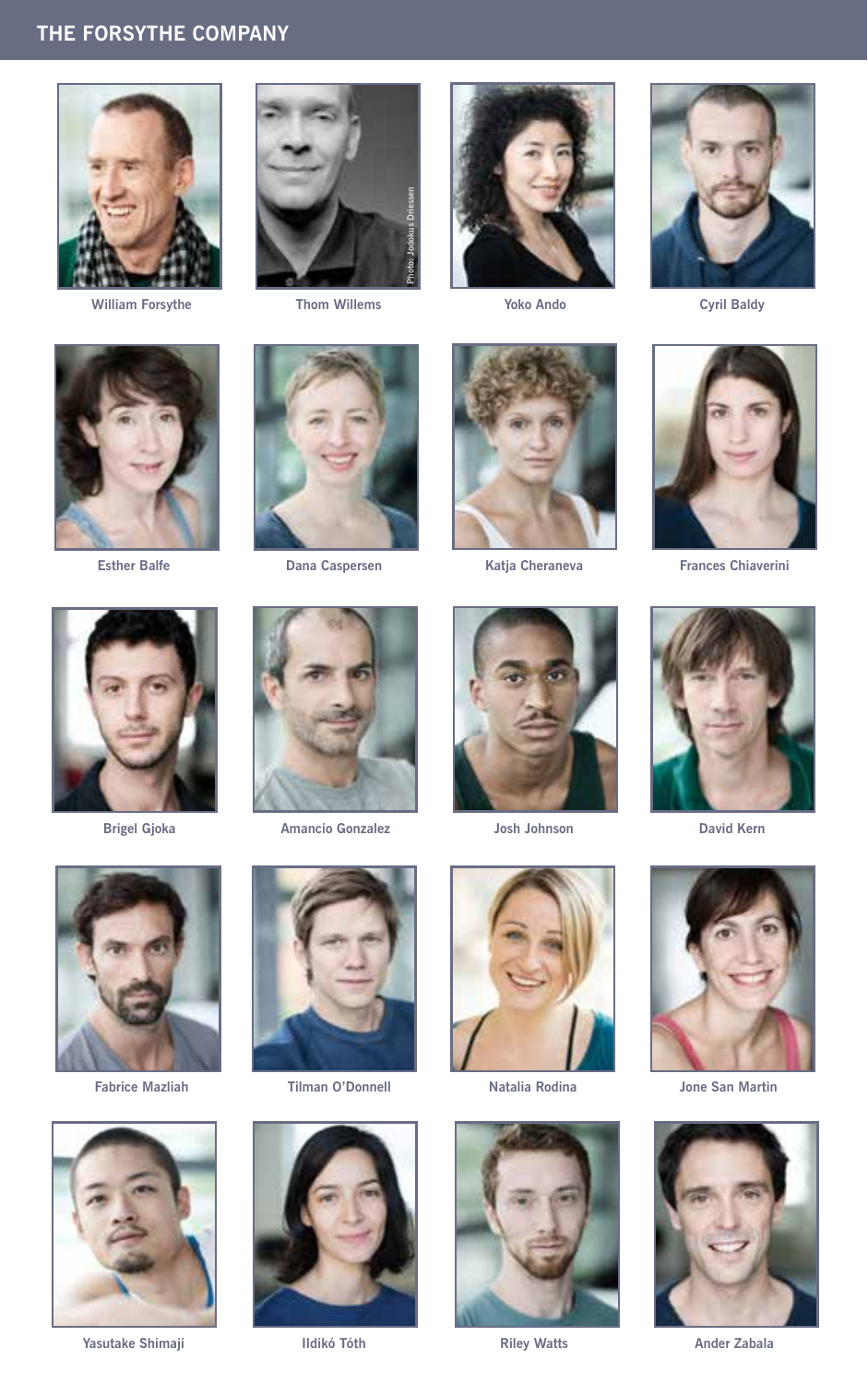**WILLIAM FORSYTHE** was raised in New York and initially trained in Florida with Nolan Dingman and Christa Long. Forsythe danced with the Joffrey Ballet and later the Stuttgart Ballet, where he was appointed resident choreographer in 1976. Over the next seven years, he created new works for the Stuttgart ensemble and ballet companies in Munich, The Hague, London, Basel, Berlin, Frankfurt am Main, Paris, New York, and San Francisco. In 1984, he began a 20-year tenure as director of Ballett Frankfurt, where he created works such as *Artifact* (1984), *Impressing the Czar* (1988), *Limb's Theorem* (1990), *The Loss of Small Detail* (1991, in collaboration with composer Thom Willems and designer Issey Miyake), *A L I E / N A(C)TION* (1992), *EIDOS : TELOS* (1995), *Endless House* (1999), *Kammer/ Kammer* (2000), and *Decreation* (2003). After the closure of the Ballett Frankfurt in 2004, Forsythe established a new, more independent ensemble. The Forsythe Company (founded with the support of the states of Saxony and Hesse, the cities of Dresden and Frankfurt am Main, and private sponsors) is based in Dresden and Frankfurt am Main and maintains an extensive international touring schedule. Works produced by the new ensemble include *Three Atmospheric Studies* (2005), *You made me a monster*  (2005), *Human Writes* (2005), *Heterotopia*  (2006), *The Defenders* (2007), *Yes we can't*  (2008/2010), *I don't believe in outer space*  (2008), *The Returns* (2009), *and Sider* (2011). Forsythe's most recent works are developed and performed exclusively by The Forsythe Company, while his earlier pieces are prominently featured in the repertoire of virtually every major ballet company in the world, including The Kirov Ballet, New York City Ballet, San Francisco Ballet, National Ballet of Canada, England's Royal Ballet, and Paris Opera Ballet. Awards received by Forsythe and his ensembles include the Bessie Award (1988, 1998, 2004, 2007) and Olivier Award (1992, 1999, 2009). Forsythe has been conveyed the title of Commandeur des Arts et Lettres (1999) by the government of France and has received the German Distinguished Service Cross (1997), the Wexner Prize (2002), the Golden Lion of the Venice Biennale (2010), and the Samuel H Scripps / American Dance Festival Award for Lifetime Achievement (2012).

Forsythe has been commissioned to produce architectural and performance installations by architect-artist Daniel Libeskind, ARTANGEL (London), Creative Time (New York), and the City of Paris. His installation and film works have been presented in numerous museums and exhibitions, including the Whitney Biennial, the Venice Biennale, the Louvre Museum, and 21\_21 Design Sight in Tokyo. His performance, film, and installation works have been featured at the Pinakothek der Moderne in Munich, the Wexner Center for the Arts, the Venice Biennale, and the Hayward Gallery in London. In collaboration with media specialists and educators, Forsythe has developed new approaches to dance documentation, research, and education. His 1994 computer application, Improvisation Technologies: A Tool for the Analytical Dance Eye, developed with the Zentrum für Kunst und Medientechnologie Karlsruhe, is used as a teaching tool by professional companies, dance conservatories, universities, postgraduate architecture programs, and secondary schools worldwide. In 2009, Syn*chronous Objects for One Flat Thing, reproduced*  was launched, a digital online score developed with the Ohio State University that reveals the organizational principles of the choreography and demonstrates their possible application within other disciplines. Synchronous Objects is the pilot project for Forsythe's Motion Bank, a research platform focused on the creation and research of online digital scores in collaboration with guest choreographers. As an educator, Forsythe is regularly invited to lecture and give workshops at universities and cultural institutions. In 2002, Forsythe was chosen as the founding dance mentor for the Rolex Mentor and Protégé Arts Initiative. Forsythe is an honorary fellow at the Laban Centre for Movement and Dance in London and holds an honorary doctorate from The Juilliard School in New York. Forsythe is also a current A.D. White Professor-at-Large at Cornell University (2009—2015).

**Thom Willems** (composer) is a Dutch composer who primarily creates music for ballet. Willems studied composition at the Conservatory of The Hague after having begun composing at the age of 12. He has created over 80 works in collaboration with William Forsythe during his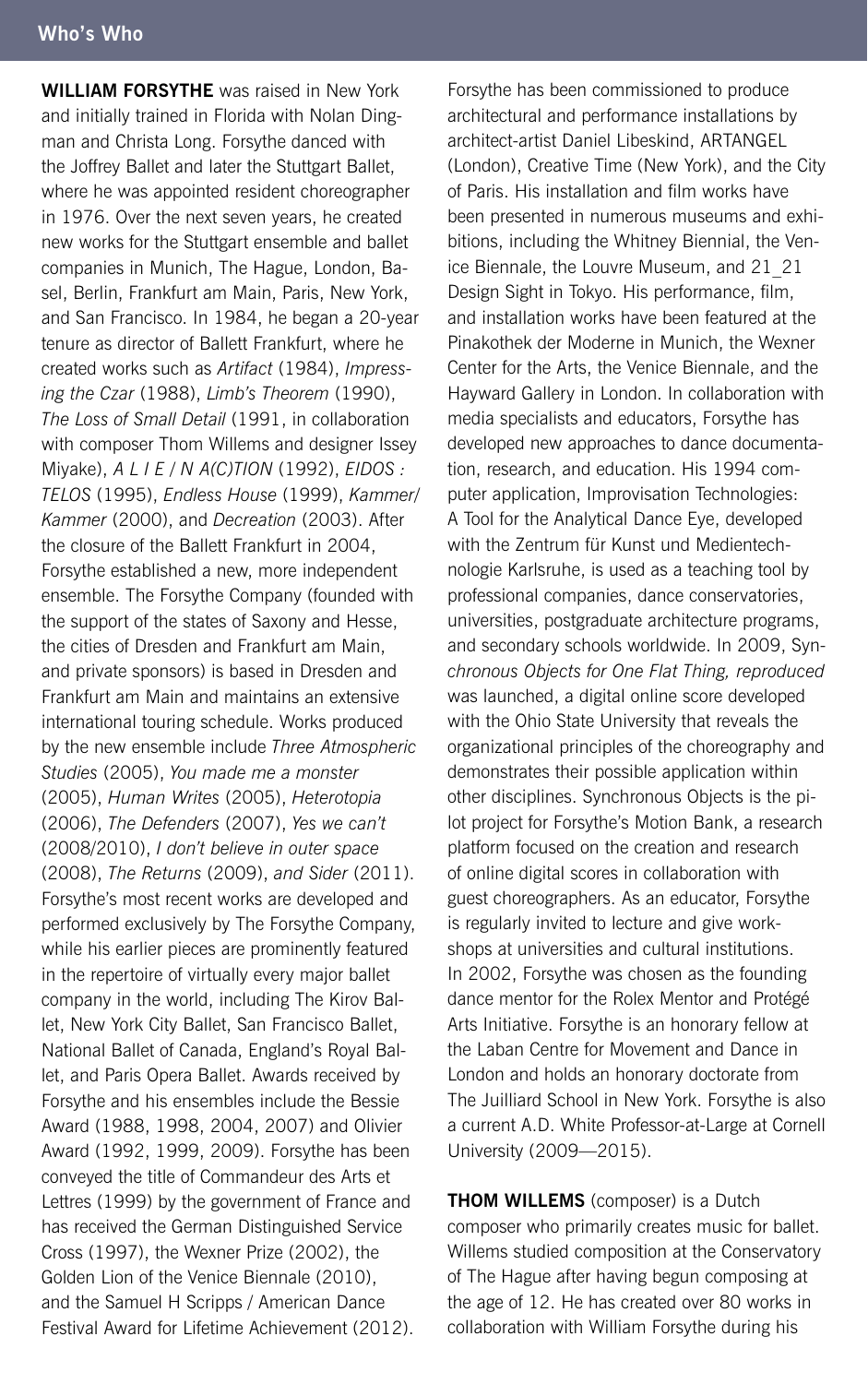tenure with Ballet Frankfurt (1985–2004) and The Forsythe Company (2005–present). Credits include: *Impressing the Czar* (1988), *Limb's Theorem* (1990), *The Loss of Small Detail*  (1991), *A L I E / N A(C)TION* (1992), *EIDOS : TELOS* (1995), *One Flat Thing, reproduced*  (2000), and *Heterotopia* (2006). In 2007 he was involved with Issey Miyake's research center for design, 21\_21 Design Sight in Tokyo, and in 2008 with Matthew Ritchie's installation *The Morning Line* for Thyssen Bornemisza Art Contemporary.

#### PERFORMERS

**Yoko Ando** was born in Yokohama, Japan. She studied theater at the Bunka Gakuin College and danced with Kuniko Kisanki. She has worked with Japanese choreographer Kota Yamazaki and theater directors such as Hideki Noda, Robert Lepage, Masahiko Shimada, and Antony Rizzi. Ando joined Ballett Frankfurt in 2001 and started with The Forsythe Company in 2005.

**CYRIL BALDY** was born in Woippy, France. He studied in Paris at the Conservatoire National Superieur, and worked with the Jeune Ballet de France, Nederlands Dans Theater (NDT) II, and NDT I before joining Ballett Frankfurt in 2002. He has been a member of The Forsythe Company since 2005. cyrilbaldy.com

**ESTHER BALFE**\* was born in England and trained at Ballet Rambert, London. She danced with the Saarbrücken State Theater, Heidelberg Stadt Theater, Tanztheater Wien in 1996, and later Volksoper Wien. In 2004 Balfe was a guest artist with Ballett Frankfurt, and in 2005, a guest artist in residence at the University of New Mexico. In 2006, she became a member of Fabulous Beast Dance Theater, and in March 2007 joined The Forsythe Company. She has been a guest member of The Forsythe Company since September 2012.

**Dana Caspersen** was born in Minneapolis, MN, and trained with Maggie Black and Erick Hawkins, among others. She danced for three years with the North Carolina Dance Theater, and worked with Ballett Frankfurt from 1988 to 2004 before joining The Forsythe Company in 2005.

**Katja Cheraneva** was born in Moscow, Russia, and studied at the Nikolai Ogryzskov Contemporary Dance School in Moscow and at the Hochschule für Musik und Darstellende Kunst in Frankfurt am Main, Germany. She has been a member of The Forsythe Company since 2010.

**Frances Chiaverini** was born in Pittsburgh, PA, and studied at Pittsburgh Ballet Theatre School and the Juilliard School. After working with Nederlands Dans Theater II, she collaborated and performed with Adam Barruch, Luca Veggetti, Martha Clarke, Shannon Gillen, the Metropolitan Opera, Bodytraffic, and LA Dance Project. Chiaverini has created original works for the Children's Museum of Amman in Jordan and received a prize from the National Society of Arts and Letters. She joined The Forsythe Company in 2013.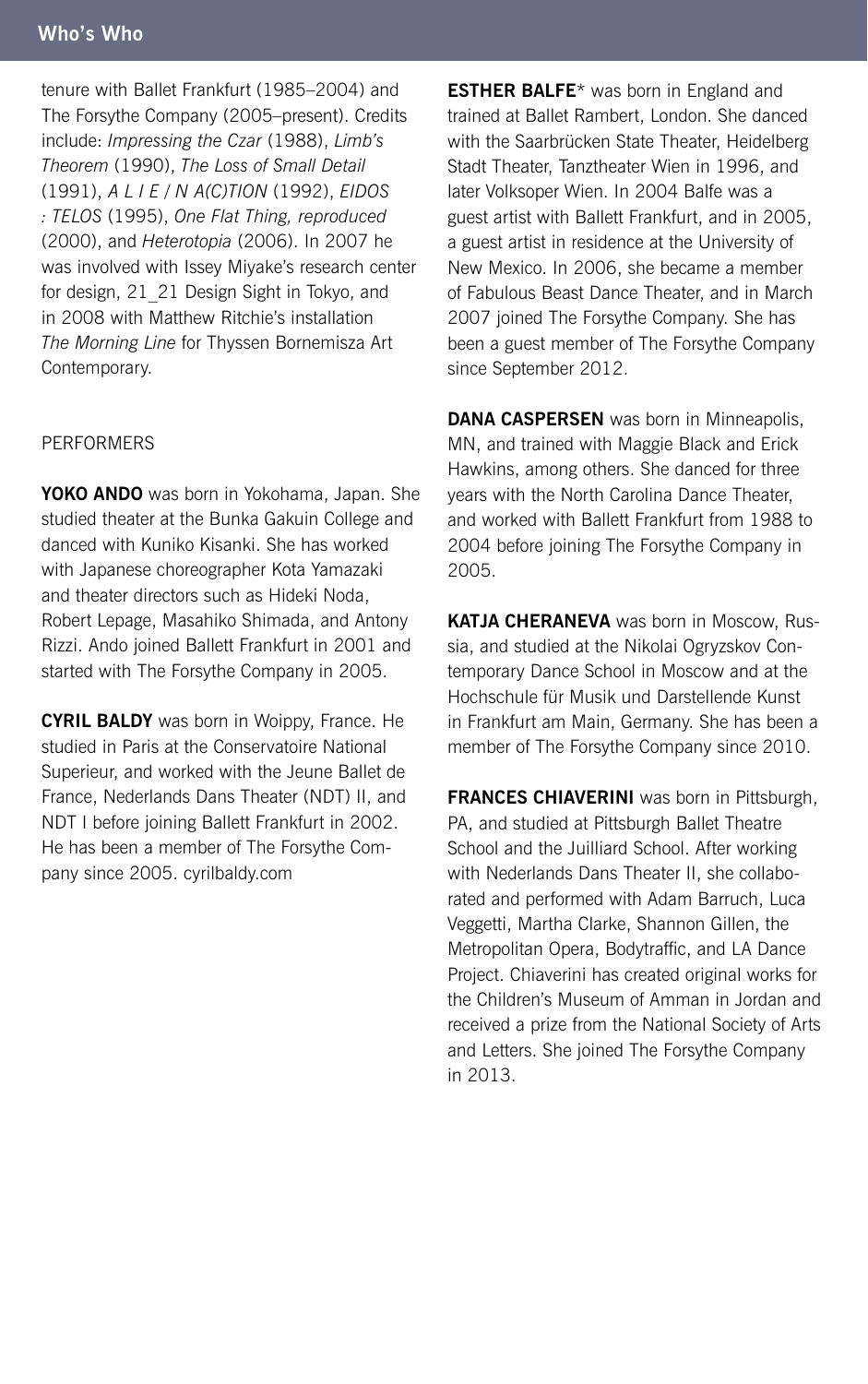**Brigel Gjoka** was born in Albania. Following dance studies at the Tirana Ballet School, he was a member of the Cannes Jeune Ballet for two years, during which he also worked with Mattia Gandini at Legestrutture. From 2006 to 2009, he was a member of the Ballet du Rhin, Strasbourg. During 2008, he created pieces for the Ballet du Rhin and Leggestrutture. In 2009, while a dancer with ballettmainz, he choreographed for the Cannes Jeune Ballet, and in 2010 he joined the Nederlands Dance Theater. Gjoka has been a member of The Forsythe Company since 2011.

**Amancio Gonzalez** is from Spain and trained at the Estudio de danza, and with Ion Beitia and the Centre International de danse and Rosella Hightower. He danced with the Scottish Ballet, NAPAC Dance Company, De Rotterdamse Dansgroep, Reflex Dance Company, and Scapino Ballet Rotterdam. Gonzalez joined Ballett Frankfurt in 1999 and has been a member of The Forsythe Company since 2005.

**JOSH JOHNSON** was born in Mission Hills, CA. He trained with Eartha Robinson and Otis Sallid, attended Hollywood High School and studied with Keny Long, and was a student at the Marat Daukayev School of Ballet in Los Angeles while studying with Karen McDonald. Johnson danced with Ailey II, Alvin Ailey American Dance Theater, and the Francesca Harper Project. He has been a member of the Forsythe Company since 2010.

**DAVID KERN** was born in New Orleans and joined San Francisco Ballet in 1981, where he danced many works by Balanchine and Michael Smuin. He joined Ballett Frankfurt in 1987, and from 1994 to 2004 was a freelance dancer and choreographer in Paris. He has been a member of The Forsythe Company since 2005. nutbitsresearch.com

**Fabrice Mazliah** studied dance in his hometown of Geneva, Switzerland at the National School of Athens and the Rudra Béjart Atelier in Lausanne. He was part of the Mandafounis Cie., Nederlands Dans Theater, Ballett Frankfurt, and since 2005 has been with the Forsythe Company. Mazliah has also produced several of his own works.

**Tilman O'Donnell**\* is American-German. He trained at the National Ballet School in Toronto, and has worked with the Goteborg Ballet, Staatstheater Saarbrücken, and Cullberg Ballet. O'Donnell joined The Forsythe Company in 2007 and has been a guest member of The Forsythe Company since September 2011.

**Nicole Peisl** was born in Austria and graduated from the Rotterdamse Dansacademie in 1994. She worked as a freelance dancer, choreographer, and teacher until 1997 and joined Ballett Frankfurt in 2000. From 2004 to 2006 she created several works, taught at different universities and academies, and was a guest dancer with The Forsythe Company, the Daghdha Dance Company, and the Episode Collective. Peisl has been a member of The Forsythe Company since 2006.

**Natalia Rodina** studied modern dance at the Ogryzkov School of Contemporary Dance in Moscow. She continued her dance education at the Rotterdam Dance Academy where she graduated in 2005. Rodina has performed with Djazzex Productions, Korzo Productions, and André Gingras, and was a member of NND/Galili Dance in Groningen from 2004 until it closed in 2008. She performed with Dansgroep Amsterdam from 2009 to 2012 and guested periodically with The Forsythe Company. She joined The Forsythe Company in September 2013.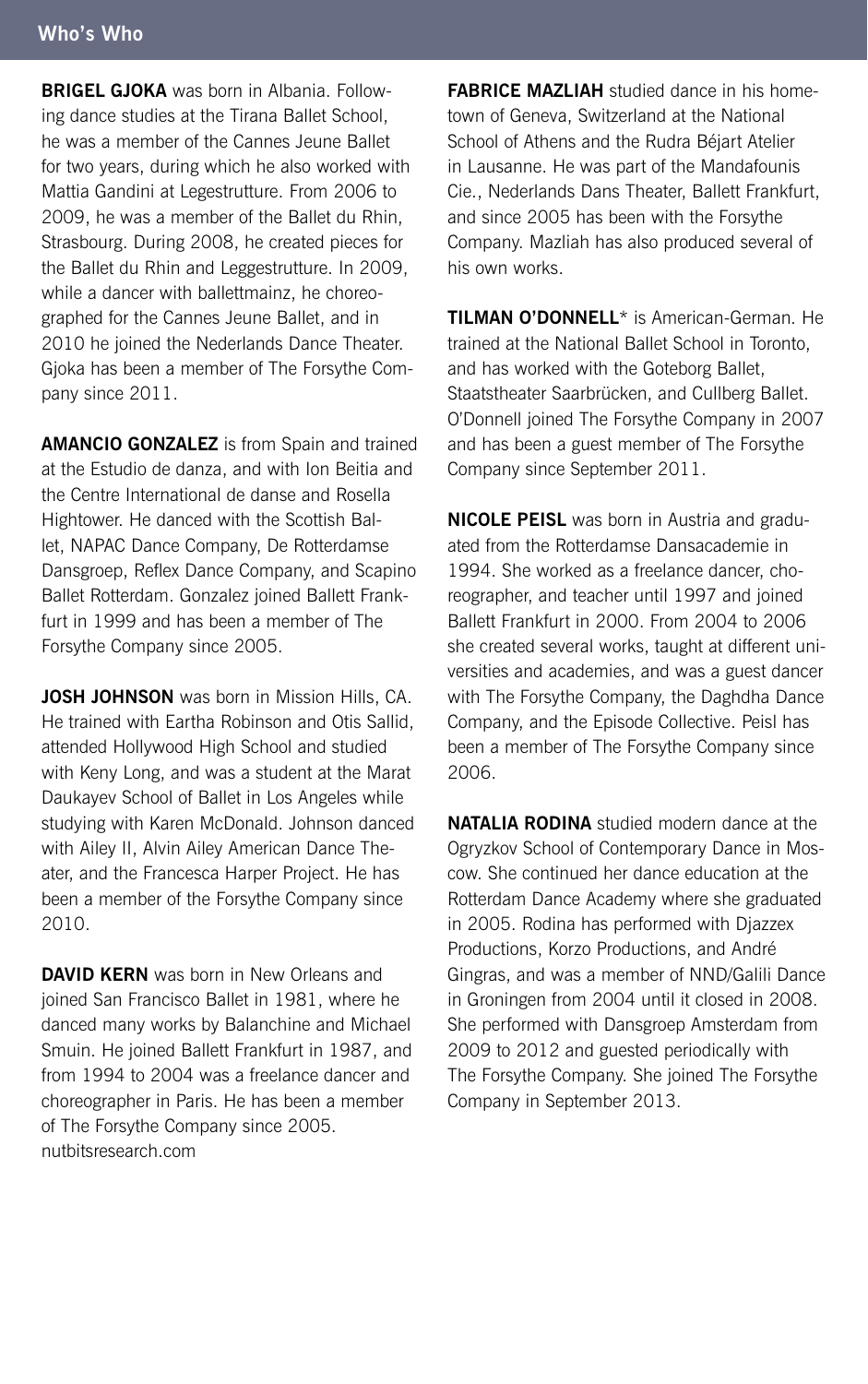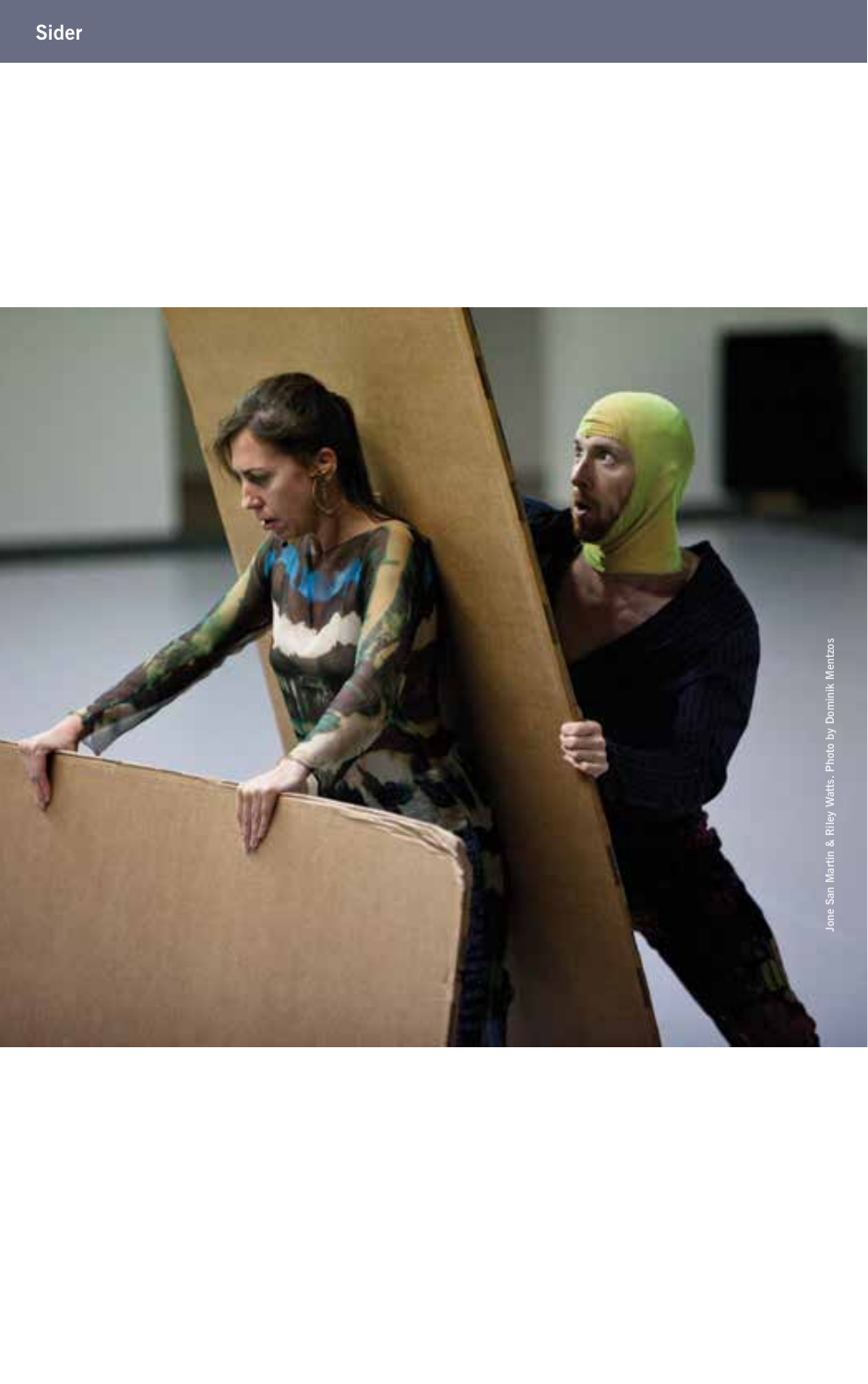**JONE SAN MARTIN** was born in San Sebastian, Spain, and studied with Mentxu Medel. She was a member of Ballet Nacional de España, the Ulmer Theater, and the Ballet Royal de Wallonie in Belgium before joining Ballett Frankfurt in 1992. She has danced with The Forsythe Company since 2005.

**Yasutake Shimaji** was born in Japan. He studied modern dance with Miyako Kato, and was a member of Noism from 2004 to 2006. Shimaji has been a member of The Forsythe Company since 2006.

**ILDIKÓ TÓTH** was born in Leipzig, Germany. She studied dance in education at Rotterdam Dance Academy in the Netherlands. A dance scholarship led her to New York in 2005 where she subsequently worked with Bill Young/ Colleen Thomas & Company, Susan Marshall & Company, and Kota Yamazaki's Fluid Hug-Hug, among others. She joined The Forsythe Company in November 2012.

**RILEY WATTS** was born in Bangor, ME and studied at the Walnut Hill School for the Arts and the Juilliard School. Watts danced with Cedar Lake Contemporary Ballet, Bern:Ballett, and Netherlands Dans Theater II. He received a Princess Grace Award for modern dance in 2006 and has been a member of The Forsythe Company since 2010.

**ANDER ZABALA** was born in Bilbao, Spain and started dancing with Ion Beitia in 1983. He studied at Béjart's Mudra school, and the Hamburg Ballet school with John Neumeier, and with Rosella Hightower's Centre de Dance International in Cannes. Zabala danced with the Centre Chorégraphique National de Tours under Jean Christophe Maillot, Ballett Frankfurt in 1992, and the Birmingham Royal Ballet under David Bintley from 1997 to 1999. He rejoined Ballett Frankfurt in 2000, and has been a member of The Forsythe Company since 2005.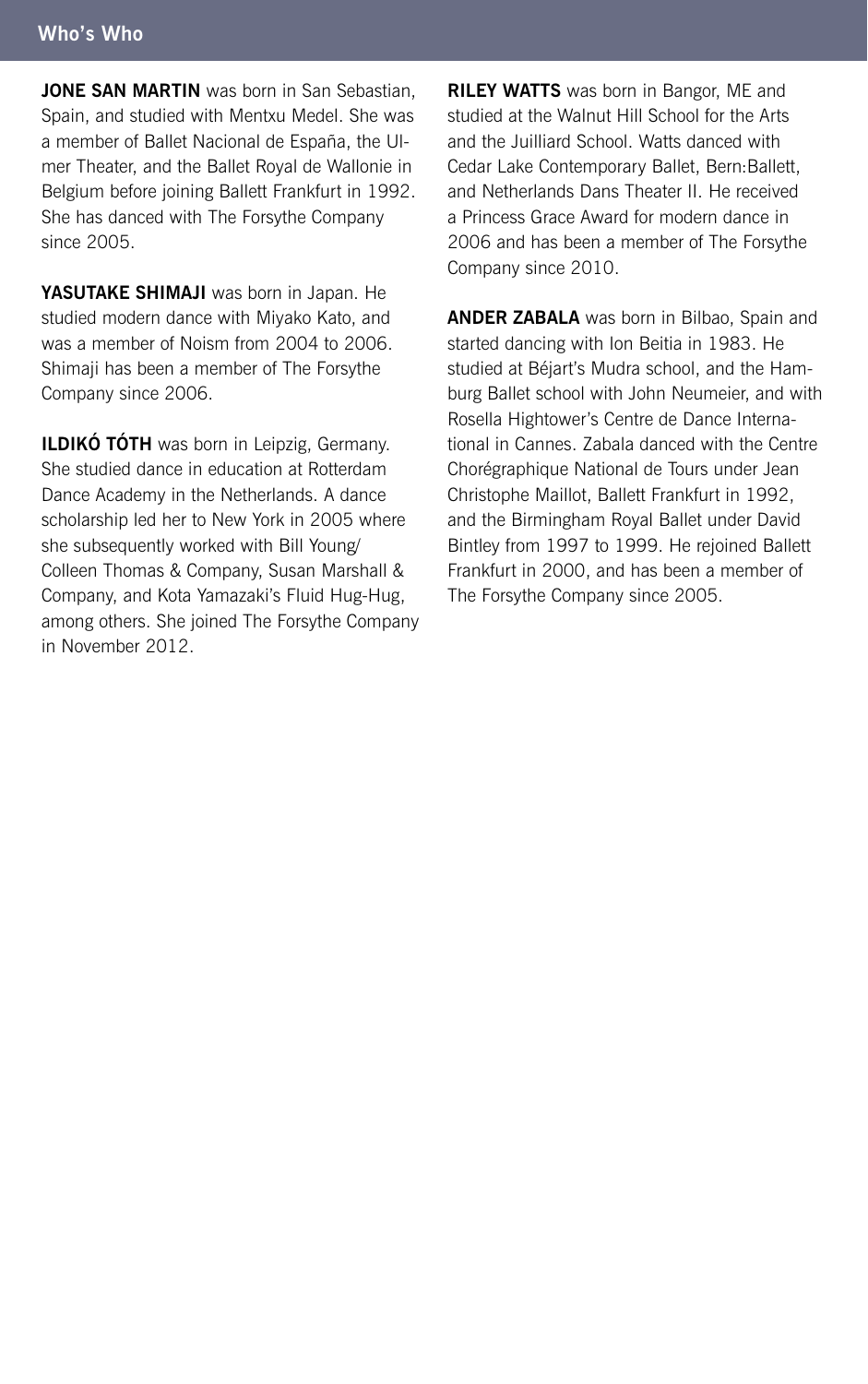

With the founding of The Forsythe Company in 2005, William Forsythe created a new, agile structure within which to further pursue the multi-faceted creative work begun with Ballett Frankfurt. Together with an ensemble of 17 dancers, he carries forward the intensive collaborative processes developed in 30 years, producing works in the areas of performance, installation, film, and educational media.

#### **DANCERS**

**Yoko Ando, Cyril Baldy, Esther Balfe\*, Dana Caspersen, Katja Cheraneva, Frances Chiaverini, Brigel Gjoka, Amancio Gonzalez, Josh Johnson, David Kern, Fabrice Mazliah, Tilman O'Donnell\*, Nicole Peisl, Natalia Rodina, Jone San Martin, Yasutake Shimaji, Ildikó Tóth, Riley Watts, Ander Zabala**

#### Administration

**William Forsythe** Artistic Director **Dr. Vera Battis-Reese** Managing Director

- **Mara Brinker** Technical Production / Sound and Video
- **Dorsey Bushnell** Personal Assistant to the Artistic Director

**Thierry Guiderdoni** Artistic Assistant and Agenda Manager to William Forsythe **Dietrich Krüger** Sound and Video Designer **Roserita Kuster**\* Makeup **Patrick Lauckner** Technical Production / Stage Supervisor **Dorothee Merg** Head of Costume Department **David Morrow** Composer / Pianist / Accompanist **Ulf Naumann** Technical Production / Lighting Supervisor **Sangram Singh Pabla** Assistant Press / PR / Marketing **Julian Gabriel Richter** Producer **Mechthild Rühl** Press / PR / Marketing Manager **Tanja Rühl** Technical Production / Lighting Supervisor **Patrick Rump**\* Sports Science **Max Schubert** Technical Director **Dr. Freya Vass-Rhee** Dramaturg / Production Assistant **Paul Viebeg** Planning / Stage / Tour Manager **Jennifer Weeger** Sound and Video Designer **Thom Willems**\* Composer **Martina Zimmer** Assistant to the Managing **Director**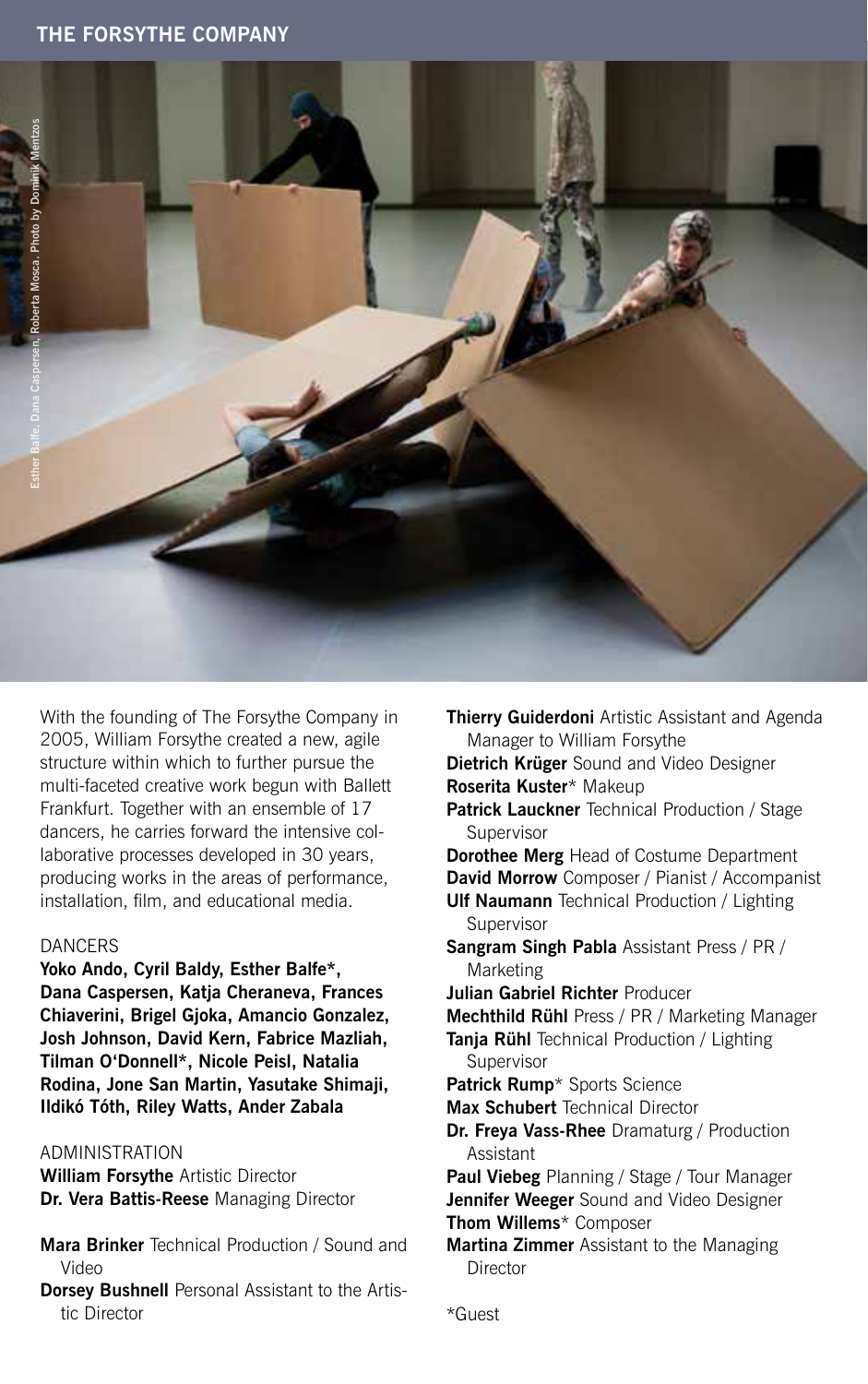## **SIDER—UNPREDICTABLY UNPREDICTABLE, by Peter T'Jonck in 2012**

Choreographed by William Forsythe, *Sider* is something of a complex puzzle, a riddle you just cannot solve. And yet the stage setting is extremely simple: it has been reduced to four small trusses fitted with neon lights flickering on and off at irregular intervals and with changing light intensity. Created by Spencer Finch, this light object is reminiscent of *Three Atmospheric Studies* (2005), although it conjures a very different atmosphere. "The variations in color and intensity are based on English and Danish skies," says Forsythe. Besides that, only a few sheets of simple corrugated cardboard make up the set. These sheets are slightly above life-size, so that someone can hide behind them or be buried beneath them. There are only three at first, laid out randomly on stage. At the show's end, however, there are close to 20 scattered across the stage, while the dancers disappear one at a time.

The riddle, in any case, is not contained in the cardboard sheets, even though two of them bear an inscription. A sheet shown at the start reads "In disarray," while another appears at the end with the inscription "Is and isn't." Clear enough: one starts out from a state of disarray. The performance will make these sheets mean something or represent something, but in the end they revert to what they were in the first place, nothing more than a heap of cardboard sheets. They are, and they are not. The sheets thus clearly indicate that we are watching an imaginary performance in which anything can stand for anything, merely through the intentionality of the actions performed by the dancers.

It is in these actions, however, that the show's delightful riddle rests. The dancers introduce an overwhelming amount of information. Even though there are only three dancers on stage at the start, a lot of attention is required to take in everything that is happening, and therein lies a major paradox. Fabrice Mazliah, Roberta Mosca, and David Kern, the pivotal figures around which the play is built, all move with such precision and detail that one immediately supposes that there is a specific purpose to their performance. Mosca juggles with two sheets, which she assembles in all possible configurations or lets lie on the floor while she staggers unsteadily back and forth and up and down. Mazliah stands close to her, and at times slips between Mosca's fast changing constructions. **Fabrice Mazliah. Photo by Dominik Mentzos**

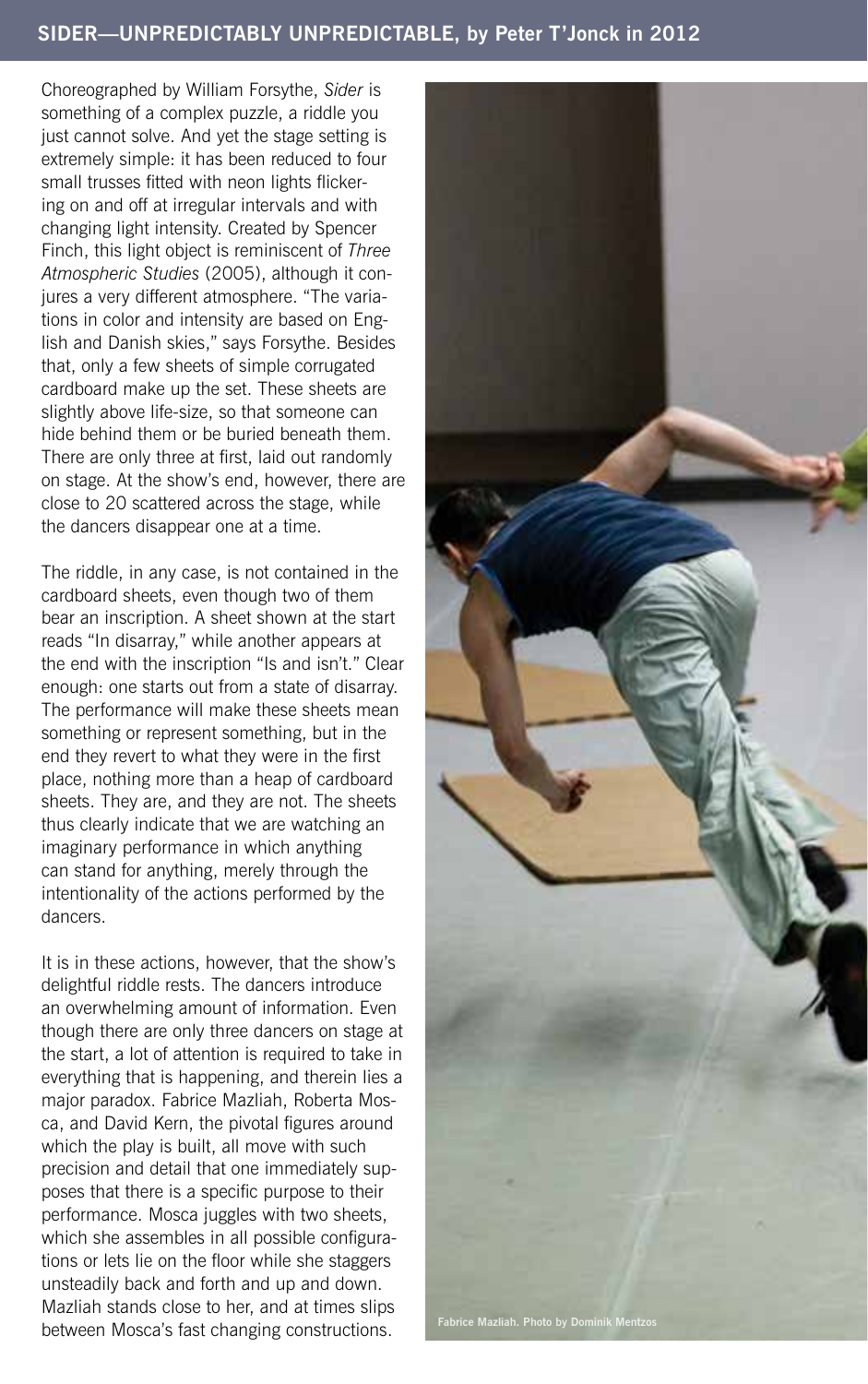# **SIDER**

At other times he keeps more of a distance. His twisting and wriggling make him look like an explorer in a narrow cave. What do these two have in common, besides their proximity? Since no answer is immediately apparent, one keeps searching for new details that can lift a corner of the veil. Is there a story behind this, or is it an abstract composition? What principle governs the timing, the distances, the use of sheets? The only constant seems to be Thom Willems's score: a heavy humming tone that swells up and fades away, before growing later into a deafening roar, creating a true Doppler effect or else outlining the bare bones of a melody.

These details proliferate further when more and more dancers in extravagant costumes created by Dorothée Merg make their appearance. Many of them wear hoods, while their pants and tops feature all sorts of strange prints. Here and there one notices a historical detail, such as a lace collar typical of the 16th century. It is as if all sorts of elements had been assembled to create a historic scene in a fanciful manner—without striving for accuracy, however. In this, too, the performance remains a play with signs.

But then there is the language. After the first scene one catches a man talking in the dark, uttering incomprehensible gibberish. In color, sound variation, and intonation, it unmistakably recalls the artificial, self-conscious expressivity of English theater we are familiar with from representations of Shakespeare, say. Even though one doesn't understand a word of what's being said, one suddenly realizes that somehow or other, a play is here being performed. Or, more accurately, that the action one is watching is analogous to a play. All the ingredients are there: a set, dialogue, costumes, movement, sound, and light. And these elements fit into one another so precisely that it is only possible that a primary meaning underlies them. Yet that primary meaning resists being named.

That is because that primary meaning is not so much a story as a formal pattern, namely that of Elizabethan theater. Forsythe was indeed fascinated by the structure and musicality of Elizabethan language. "It was an amazing historical era. There emerged during that time a very complex and florid language which ties in with equally complex conceptions of the use of space and time. The structure of the language forces you to speak a certain way, with specific **Ander Zabala. Photo by Dominik M**